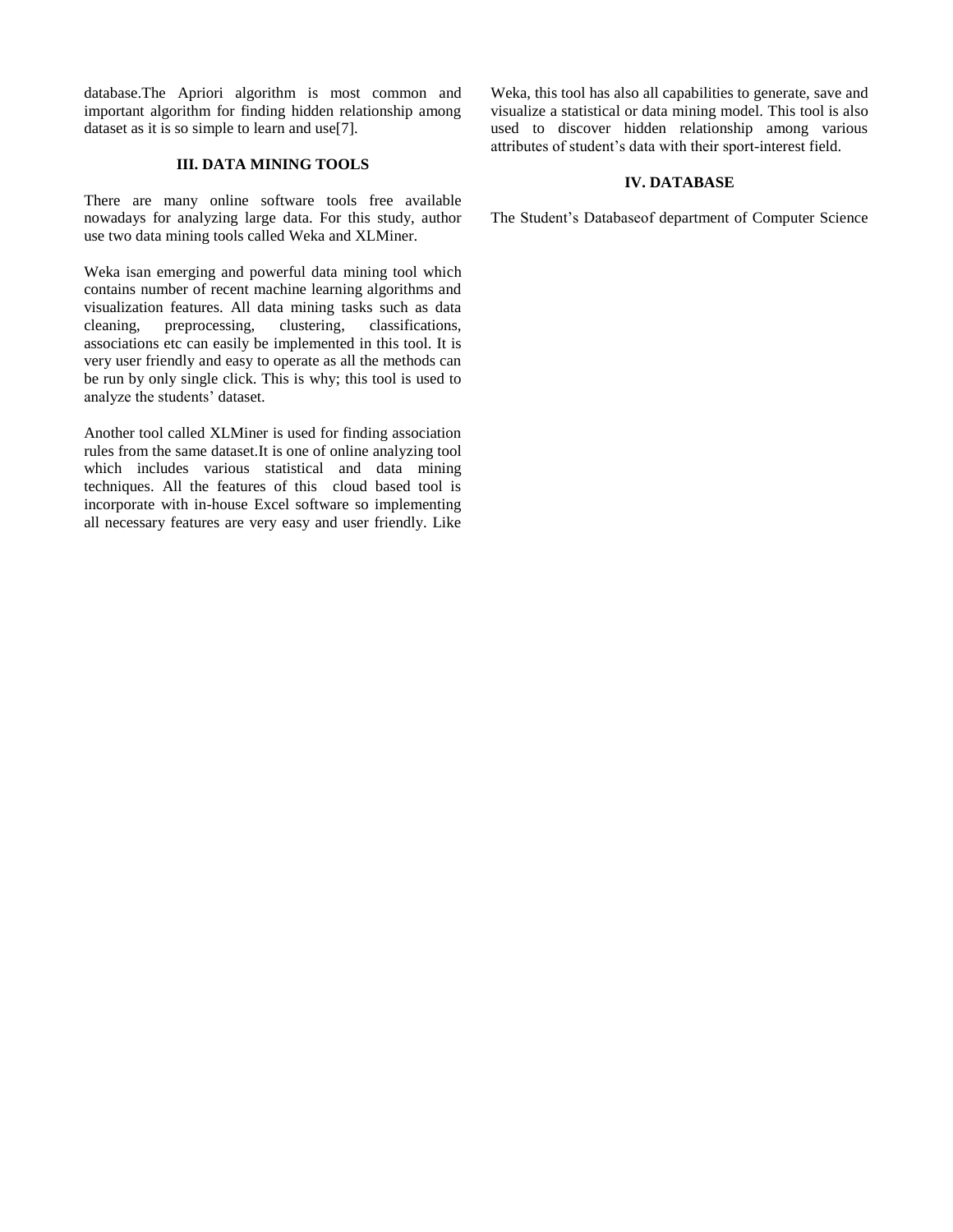sports at four times the rate of boys from department of computer science.

One of Association Rule generated by Apriori method in Weka with highest lift value (1.63) indicates (Figure-1) that students of Electronic course are showing more interest in participating in sport activity than other Courses. Another Rule generated by XLMiner (Figure-2) support this result with lift value 3.78 that male students from electronic branch strongly opted for sport-interest attribute/field.



Fig. 1 Screenshot of Result Window in Wekafor Association Rule

|    | $\sqrt{\mathbf{x}}$ Microsoft Excel - output2 |              |                   |   |                                  |               |                  |             |                |                              |                                | $\mathbf{x}$          |  |
|----|-----------------------------------------------|--------------|-------------------|---|----------------------------------|---------------|------------------|-------------|----------------|------------------------------|--------------------------------|-----------------------|--|
|    | $\mathsf{A}$                                  | B            | $\mathsf{C}$      |   | D                                | E             | F.               | G           | H              |                              |                                | К                     |  |
| 37 |                                               | <b>Rules</b> |                   |   |                                  |               |                  |             |                |                              |                                |                       |  |
| 38 |                                               |              |                   |   |                                  |               |                  |             |                |                              |                                |                       |  |
| 39 |                                               |              | <b>Rule ID</b>    |   | A-Support                        | C-Support     | Support          | Confidence  | Lift-Ratio     | Antecedent                   | <b>Consequent</b><br><b>v</b>  |                       |  |
| 40 |                                               |              | Rule 1            |   | 27                               | 52            | 20               | 74.07407407 | 0.897435897    | [GEN]                        | [male]                         |                       |  |
| 41 |                                               |              | <b>Rule 2</b>     |   | 11                               | 27            | $\overline{7}$   | 63.63636364 | 1.484848485    | [female]                     | [GEN]                          |                       |  |
| 42 |                                               |              | Rule 3            |   | 27                               | 28            | 17               | 62.96296296 | 1.416666667    | [GEN]                        | [NO]                           |                       |  |
| 43 |                                               |              | <b>Rule 4</b>     |   | 28                               | 27            | 17               | 60.71428571 | 1.416666667    | [NO]                         | [GEN]                          |                       |  |
| 44 |                                               |              | <b>Rule 5</b>     |   | 13                               | 27            | 8                | 61.53846154 | 1.435897436    | [Business]                   | [GEN]                          |                       |  |
| 45 |                                               |              | Rule 6            |   | 10                               | 27            | 6                | 60          |                | 1.4 [Information Technology] | [GEN]                          |                       |  |
| 46 |                                               |              | Rule <sub>7</sub> |   | 12                               | 52            | 10               | 83.33333333 | 1.009615385    | [Computer Science]           | [male]                         |                       |  |
| 47 |                                               |              | <b>Rule 8</b>     |   | 21                               | 52            | 19               | 90.47619048 | 1.096153846    | [OBC (Non Creamy Laye]       | [male]                         |                       |  |
| 48 |                                               |              | Rule 9            |   | 52                               | 35            | 32               | 61.53846154 | 1.107692308    | [male]                       | [Yes]                          |                       |  |
| 49 |                                               |              | Rule 10           |   | 35                               | 52            | 32               | 91.42857143 | 1.107692308    | [Yes]                        | [male]                         |                       |  |
| 50 |                                               |              | Rule 11           |   | 19                               | 52            | 16               | 84.21052632 | 1.020242915    | [Government Employee]        | [male]                         |                       |  |
| 51 |                                               |              | Rule 12           |   | 10                               | 52            | $\overline{9}$   | 90          | 1.090384615    | [Electronic]                 | [male]                         |                       |  |
| 52 |                                               |              | Rule 13           |   | 17                               | 52            | 15               | 88.23529412 | 1.069004525    | [Farmer]                     | [male]                         |                       |  |
| 53 |                                               |              | Rule 14           |   | 27                               | 52            | 24               | 88.88888889 | 1.076923077    | [BCA]                        | [male]                         |                       |  |
| 54 |                                               |              | Rule 15           |   | 28                               | 52            | 20               | 71.42857143 | 0.865384615    | [NO]                         | [male]                         |                       |  |
| 55 |                                               |              | Rule 16           |   | 9                                | 52            | $\mathbf{8}$     | 88.88888889 | 1.076923077    | [SC]                         | [male]                         |                       |  |
| 56 |                                               |              | Rule 17           |   | 19                               | 52            | 14               | 73.68421053 | 0.892712551    | [Bhopal]                     | [male]                         |                       |  |
| 57 |                                               |              | Rule 18           |   | 13                               | 52            | 10               | 76.92307692 | 0.931952663    | [Business]                   | [male]                         |                       |  |
| 58 |                                               |              | Rule 19           |   | 10                               | 52            | 8                | 80          | 0.969230769    | [Information Technology]     | [male]                         |                       |  |
| 59 |                                               |              | Rule 20           |   | $\overline{7}$                   | 52            | $\overline{7}$   | 100         | 1.211538462    | [Hoshangabad]                | [male]                         |                       |  |
| 60 |                                               |              | Rule 21           |   | $\overline{7}$                   | 52            | $6 \overline{6}$ | 85.71428571 | 1.038461538    | [Private Job]                | [male]                         |                       |  |
| 61 |                                               |              | Rule 22           |   | 11                               | 52            | 10               | 90.90909091 | 1.101398601    | [Other]                      | [male]                         |                       |  |
| 62 |                                               |              | Rule 23           |   | 12                               | 35            | $\overline{9}$   | 75          | 1.35           | [Computer Science]           | [Yes]                          |                       |  |
| 63 |                                               |              | Rule 24           |   | 21                               | 35            | 15               | 71.42857143 | 1.285714286    | [OBC (Non Creamy Laye]       | [Yes]                          |                       |  |
| 64 |                                               |              | Rule 25           |   | 17                               | 21            | 10               | 58.82352941 | 1.764705882    |                              | [Farmer] OBC (Non Creamy Laye] |                       |  |
| 65 |                                               |              | Rule 26           |   | 19                               | 35            | 13               | 68.42105263 | 1.231578947    | [Government Employee]        | [Yes]                          |                       |  |
| 66 |                                               |              | Rule 27           |   | 10                               | 35            | $\overline{9}$   | 90          | 1.62           | [Electronic]                 | [Yes]                          |                       |  |
| 67 |                                               |              | Rule 28           |   | 17                               | 35            | 9                | 52.94117647 | 0.952941176    | [Farmer]                     | [Yes]                          |                       |  |
| 68 |                                               |              | Rule 29           |   | 27                               | 35            | 14               | 51.85185185 | 0.933333333    | [BCA]                        | [Yes]                          |                       |  |
| 69 |                                               |              | Rule 30           |   | $\overline{9}$                   | 35            | 6                | 66.66666667 | 1.2            | [SC]                         | [Yes]                          |                       |  |
|    | $H$ 4 $H$<br>Sheet1                           |              |                   |   | Sampling AR_Output Sheet2 Sheet3 | $\mathcal{C}$ |                  |             | 111<br>$-111-$ |                              |                                |                       |  |
|    |                                               |              |                   | e |                                  |               | PП               |             |                |                              | $EN$ $\uparrow$<br>恒           | 1:17 PM<br>10/19/2018 |  |

Fig. 2 Screenshot of Result Window in XLMiner for Association Rule

Another interesting and strong association found that students from the BCA coursewhich were belongs to Science subjects did not opted the sport-interest attribute/field while students from the BCA course which were belongs to Commerce, Arts or other subjects are opted for sport-interest attribute/field.